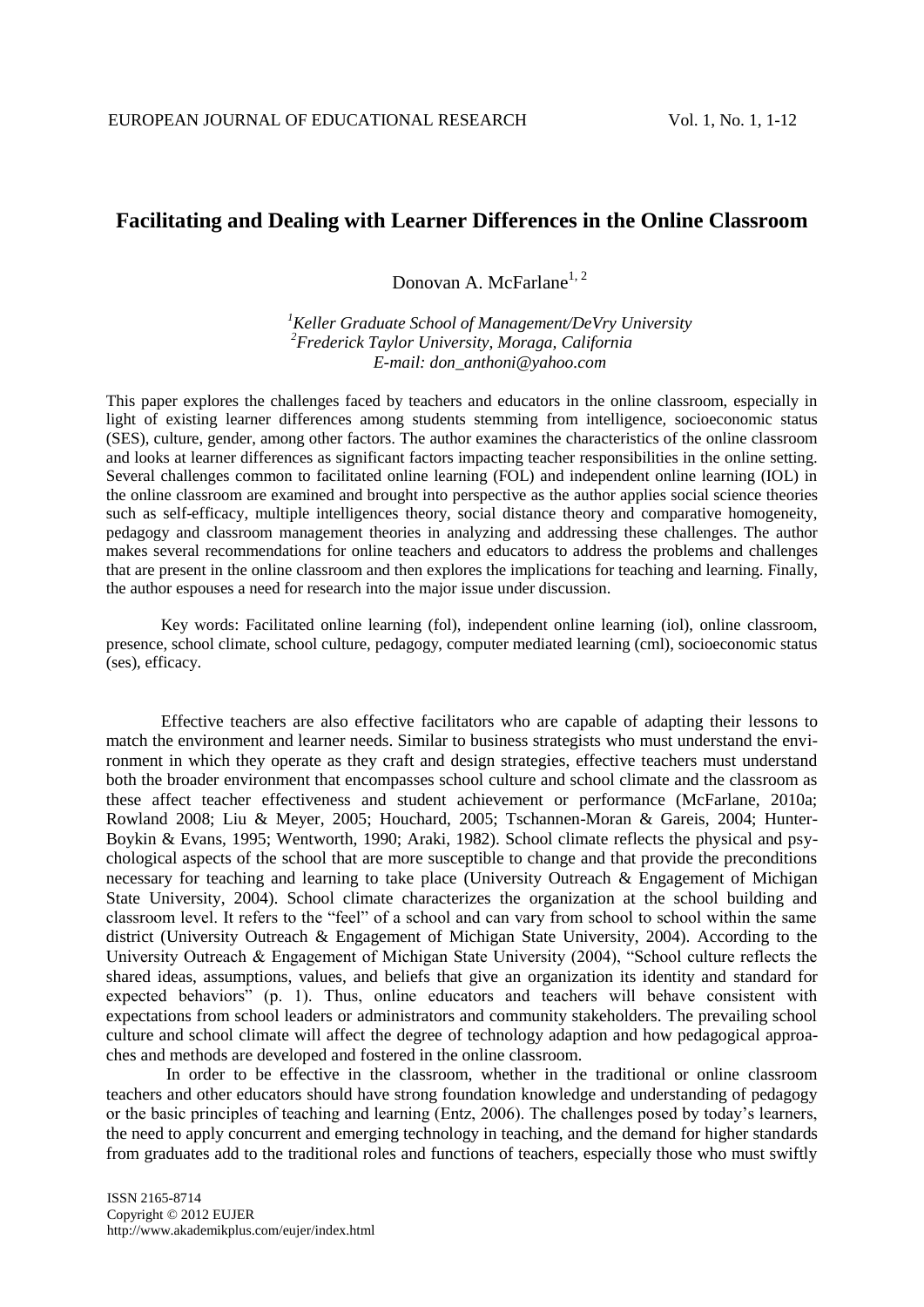adapt their philosophy of teaching, methods, and ideas, while maintaining discipline in a new environment called the "online classroom" which makes teaching more challenging than ever before. The proverb, "It now costs more to amuse a child than it once did to educate his father" (attributed to Vaughn Monroe) is now the reality of today's teachers. Educating a generation of techno-savvy students with multiple distractions online is more than a challenge, especially when social distance or lack of "presence" detracts from the already deteriorated discipline existing in schools and society.

Teachers in the  $21<sup>st</sup>$  century are not only challenged by the changing attitudes and values they must deal with in the classroom, but by increasing demands for greater accountability being placed at their classroom doors from school district leaders, policymakers, and various community stakeholders who are increasingly directing the blame for students' underachievement or lack of achievement toward teachers (Tschannen-Moran & Gareis, 2004; Rowland, 2008). The need to integrate and apply technology to the teaching and learning process poses an additional challenge, and is especially timeconsuming and can be a heavy responsibility for teachers lacking technology training, and who are perhaps technology aversive because of their previous training and conservatism. In addition, those who are technology experts find themselves torn between emphasizing the technology and subject content, especially where students are more interested in learning to use and become preoccupied with the technology rather than the actual subject they must learn. Whether teachers or educators are teaching in the online or traditional brick mortar classroom, Eggen and Kauchak (2003) believe that four areas of knowledge define effective teachers: knowledge of content, pedagogical content knowledge, general pedagogical knowledge, and knowledge of learners and learning.

Effective teachers have a deep understanding of the topics they teach (knowledge of content), are able to represent the topics in ways that are understandable to learners (pedagogical content knowledge), are able to organize and maintain productive learning environments (general pedagogical knowledge), and understand learning and the characteristics of the students they teach (knowledge of learners and learning) [Eggen & Kauchak, 2003]. Effective online teachers like their brick-mortar counterparts must draw from all their knowledge contents in dealing with the problems and challenges of facilitating learning in the online classroom where multiple differences prevail from several factors or characteristics of both the learners and the nature of online teaching and learning. They must develop effective classroom management in the online setting in order to respond to students' needs and deal with challenges stemming from learner differences, technology usage, and other factors. Classroom management focuses on creating and maintaining an orderly learning environment, and discipline involves teacher responses to student misbehavior (Eggen & Kauchak, 2003). Effective teachers are high in efficacy; they believe they are responsible for student learning and can increase it. They are caring and enthusiastic, are good role models, and have high expectations for their students (Eggen & Kauchak, 2003).

## **Characteristics of the Online Classroom**

What is unique about the online classroom that makes facilitating learner differences such a challenge is the lack of face-to-face or in-person contact where teachers and students can foster a more readily and germane understanding through the factor of presence. Presence as used here refers to physical presence and proximity which affects the social distance between persons in communication or interaction with the criterion that those engaged in social communication are face-to-face in real time and real world where they can readily observe and respond to gestures, total body language, and natural observable and implied communication cues in a personable and caring way. Social distance is the extent to which individuals share beliefs, customs, practices, appearances, and other characteristics that define their identity (Akerlof 1997; Leeson, 2008). There is a relationship between physical proximity and social distance and socially distant individuals share few beliefs, customs, practices, appearances,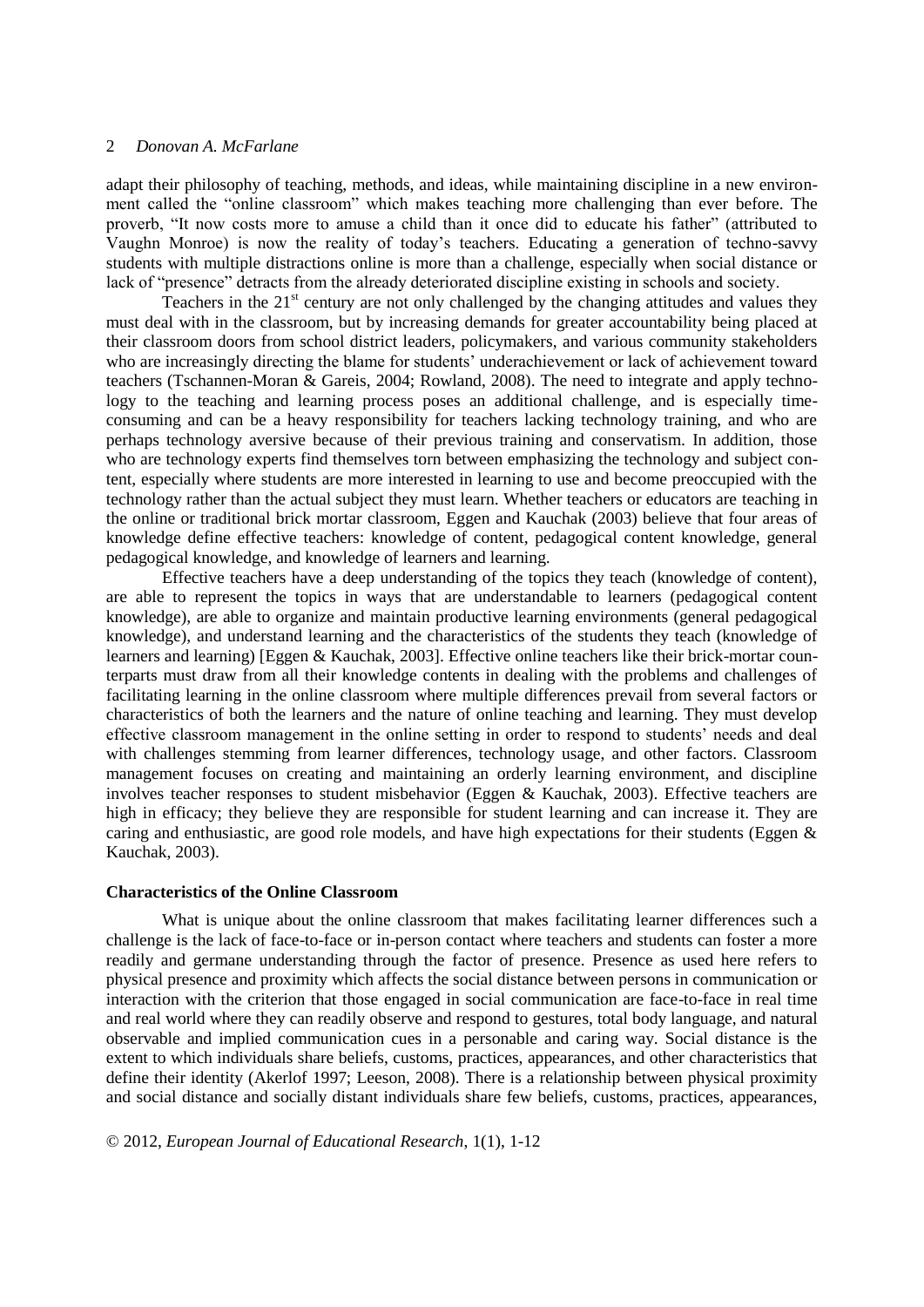and other characteristics that define their identity (Leeson, 2008). Individuals become close through proximity or presence and overtime share many characteristics in terms of agreement and social values. Leeson (2008) describes this as being comparatively homogenous. The online classroom depends highly on technology and the Internet, and the agreement by teacher and student or educator and learner to agree on time factor, since the factor of location has already been eliminated as a challenge to the teaching-learning process.

Online classrooms use Computer Mediated Learning (CML) to facilitate the teaching and learning processes (McFarlane, 2011a; McFarlane, 2011b). According to The Journal of Educators Online [JEO] (2010), "Computer Mediated Learning (CML) "occurs when an individual interactively learns (formally or informally, synchronously or asynchronously) about material via computer means where the learning materials and pedagogy are developed to take advantage of the available technologies" (p. 1) Computer Mediated Learning (CML) includes distance, online, electronic, virtual, distributed, blended and mobile learning. Many online classrooms use a variety of technological tools and strategies (McFarlane, 2011a). One of the most popular technological inventions used in online classrooms is the virtual learning environment (VLE), "a virtual learning environment (VLE) is a set of teaching and learning tools designed to enhance a student's learning experience by including computers and the Internet in the learning process" (TechTarget.com, 2008, p. 1). Dillenbourg (2000) defines a VLE as "a designed information space" (p. 3). Thus, this designed information space is the most salient and basic requirement of the online classroom as it allows teachers and students or educators and learners to retrieve, download, upload, and store information. Examples of VLEs that facilitate teaching and learning in the online classroom of the 21<sup>st</sup> century include Blackboard, WebCT, Lotus LearningSpace, Moodle, and COSE. More and better technologies are being developed every day to promote effective teaching and learning online (McFarlane, 2011a; McFarlane, 2011b).

The online classroom lacks physical space and that physical barrier which has been used for centuries to act as both a protective shield providing security, shelter, and peace from the outside world and its many interruptions. The online classroom is anyplace and anywhere and sometimes learners make bad choices as to where and when to complete assignments, take examinations, and complete other activities; sometimes in environments that are not absolutely conducive to the learning process. For example, sometimes students using laptops or other mobile devices will go to the mall or other environments where potential distractions can affect their attention. It is the responsibility of the online teacher or educator to provide students with tips and ideas on how to best maximize time and effort in course or lesson completion online, and tips offering information on such items should be included in course content.

#### **Learner Differences and Teacher Responsibilities**

One of the greatest differences in the online classroom for teachers, educators and instructors is dealing with learner differences. Students have differences in technology skills, technology appreciation, appreciation for the online learning environment, comprehension levels and skills, discipline which is essential for motivation and focus, and learning readiness skills. These differences stem mainly from intelligence, which is affected by both natural and devised factors including culture and environments. According to Eggen and Kauchak (2003) students differ in intelligence, socioeconomic status (SES), culture, and gender, each of which influences learning. Certain combinations of these factors place students at risk of not being able to take full advantage of their educational experience.

Eggen and Kauchak (2003) define Intelligence as the ability to think and reason abstractly, to solve problems, and to acquire new knowledge. Some theorists and experts disagree about the contributions of heredity and environment on the development of intelligence. Those who are in favor of the nature perspective argue that intelligence is genetically determined; while those in favor of the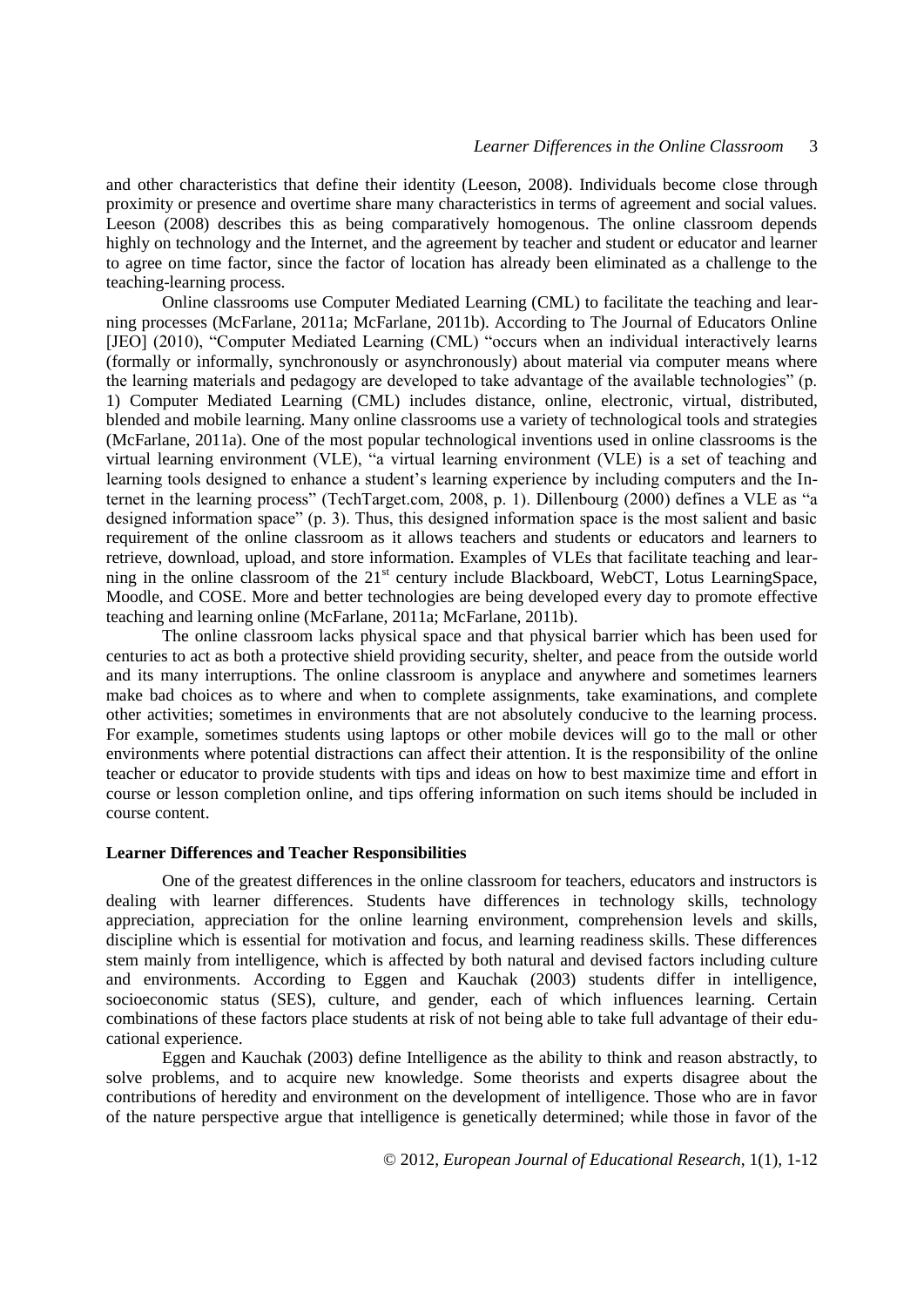nurture perspective contend that it is influenced primarily by children's cumulative experiences. However, the majority of experts today believe that intelligence is determined by a combination of the two factors. Some theories suggest that intelligence is a single entity; others describe intelligence as existing in several forms. Goleman (2001) believes that emotional intelligence is a unique form of intelligence which impact students' overall intelligence and creates differences in not only the affective faculty, but the cognitive as well as the psychomotor skills. Gardner (1983) proposes a theory of "multiple intelligences" consisting of eight different intelligences to account for a broader range of human potential in children and adults. These eight different intelligences are: (i) linguistic intelligence (word smart); (ii) logical-mathematical intelligence (number/reasoning smart); (iii) spatial intelligence (picture smart); (iv) bodily-Kinesthetic intelligence (body smart); (v) musical intelligence (music smart); (vi) interpersonal intelligence (people smart); (vii) intrapersonal intelligence (self smart); and (viii) naturalist intelligence (nature smart). With Gardner's multiple intelligences theory, the possibility for more types is even greater.

According to Gardner (1993) schools and culture focus most of their attention on linguistic and logical-mathematical intelligence. However, Gardner (2000) continuing to build upon his theory of multiple intelligences argues that we should also place equal attention on individuals who show gifts in the other intelligences. Armstrong (2009) agrees with Gardner and argues that the theory of multiple intelligences proposes a major transformation in the way our schools are run. It suggests that teachers should be trained to present their lessons in a wide variety of ways using music, cooperative learning, art activities, role play, multimedia, field trips, inner reflection, and much more. Armstrong (2010) also believes that the theory of multiple intelligences has gained the attention of many educators around the country, and that hundreds of schools are currently using its philosophy to redesign the way they educate children.

The most common response to differences in ability has been to group students according to those differences. Within- and-between class ability grouping is common in elementary schools while tracking is prevalent in middle and secondary schools (Eggen & Kauchak, 2003). However, ability grouping can lower performance and stigmatize students in low-ability classes. Online teachers and educators have less challenge with this issue because their relationship with students tend to be more superficial and tend in many cases to have less potential for long-term mentorship and care.

Socioeconomic status (SES) includes parents' income, occupation, and level of education (Eggen & Kauchak, 2003). SES can strongly influence student attitudes, values, background experiences, and school success. Online teachers and educators should bear this in mind, understanding that online learners do have their share of social and economic problems in obtaining resources for learning, affording time for learning and are sometimes hampered by social obligations. In fact, some students are online learners simply because their socioeconomic circumstances are best managed by eliminating the need for travel and other traditional schooling requirements. Thus, online educators and teachers must be particularly sensitive and able to read into students' implicit communication.

Cultural factors affect students' opportunities, learning abilities, motivation, perceptions, behaviors and other factors that can affect learning and reception to teaching. Eggen and Kauchak (2003) believe that culture helps to determine the attitudes, values, customs, and behavior patterns a child brings to school or the classroom. Furthermore, they argue that the match between a child's culture and the school has a powerful influence on school success. Culturally responsive teaching creates links between a student's culture and classroom instruction. Thus, the effective online teacher or educator is not only culturally educated and sensitive, but must understand that regulating the effects of culture is a difficult challenge which must be faced as a learning obstacle to overcome in many cases. Language differences can be a cultural barrier in the online classroom, and as Eggen & Kauchak (2003) note, language barriers can pose special challenges for teachers.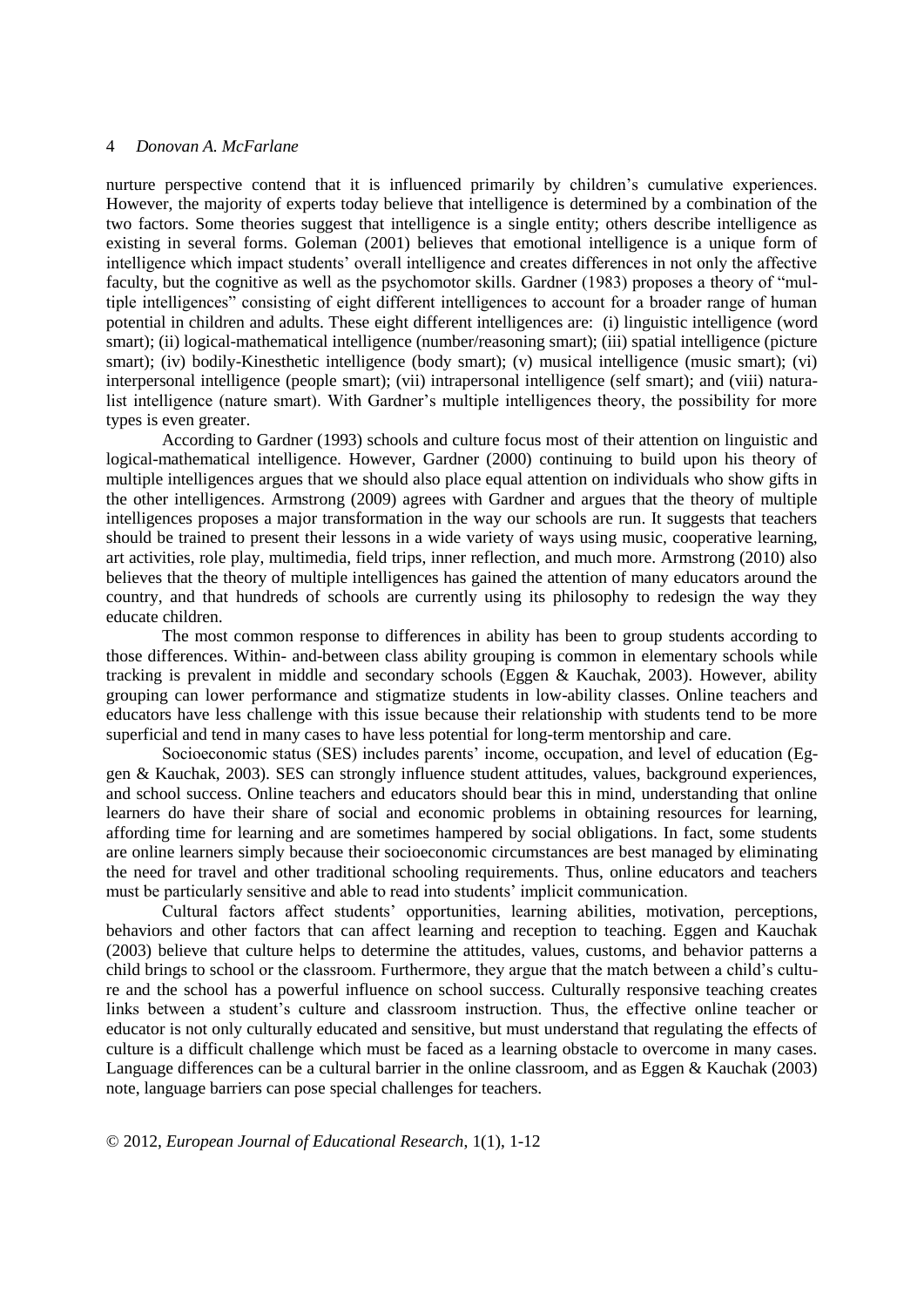Gender has always been a major source of controversy and problems and challenges because there are gender differences always prevail to foster and shape perspectives in every culture (Grey-Bowen & McFarlane, 2010). Eggen and Kauchak (2003) believe that gender differences in aptitude or intelligence are minor, and gender-related achievement differences are caused primarily by different treatment of boys and girls. Teachers can minimize achievement differences by treating boys and girls equally and by actively combating gender stereotypes in their teaching. The online teacher must bear this in mind and be careful in using stereotypes, especially those of technology gender bias where perceptions of males being better than females at using technology affect attention paid to unique learners.

Online teachers and educators must be responsible for their teaching and responsible to a great degree for students' achievements by using effective instructional strategies and approach teaching with motivation and care. Recognizing that students have different appreciation of technology and its usage and application, comprehension levels when it comes to content knowledge and synthesis, as well as sometimes differing goals in the learning process, online teachers must strive to be pervasive facilitators who value diversity and challenge students to be creative and cooperative, functional participants in the online classroom.

## **Challenges in the Online Classroom**

Teachers have a role to play in all learning settings, both online and on ground. Whether it is facilitated online learning (FOL) or independent online learning (IOL), teachers must perform even the very rudimentary roles of assessment and feedback at some point or another. The above challenges in the form of identified learning differences among students which create challenges for online teachers and educators pose certain problems because of their nature and origins. For example, how exactly does a teacher or instructor address issues of socioeconomic status (SES) in the online classroom? Issues such as these can pose great challenge especially because of limited social contact and lack of face-toface-in-person modality. Learning differences stemming from intelligence are extremely difficult to address when the teacher must assume that all students in the online classroom have even the basic technological knowledge needed to carry out the most fundamental functions. The theory of multiple intelligences has strong implications for adult learning and development (Armstrong, 2010) and online educators must especially be aware of this in developing and maintaining standards. Students have different capacities for learning and learn in different ways and facilitating learner differences becomes a challenge in the online classroom.

Eggen & Kauchak (2003) suggest that teachers can use three major types of decision making when dealing with the challenges of online classrooms, especially where learner differences make addressing problems of teaching and learning more challenging. These three decision making types are: critical decision making which focuses on the functional role of the classroom context in the teaching and learning process; practical decision making which emphasizes the need for efficiency in the use of resources in the teaching and learning process; and artistic decision making which deals with the teacher's ability to develop and apply creativity in teaching (Eggen & Kauchak, 2003).

Eggen & Kauchak (2003) argue that assessment and learning can be a unique challenge for teachers and educators in the online classroom. This may stem from the fact that teachers are not able to "see" directly the attitudes and behaviors of learners and how this affects their ability to think and learn or accomplish their academic goals. One great challenge in the online classroom is for the educator to focus on personal, social, and emotional development of learners or students. Eggen & Kauchak (2003) believe that personal development is influenced by heredity, parents and other adults, and peers. Parents can positively influence development by providing a structured environment that is both demanding and responsive to children's individual needs. Peers affect development by providing opportunities for social skill development and by influencing the formation of values and attitudes. According to Eggen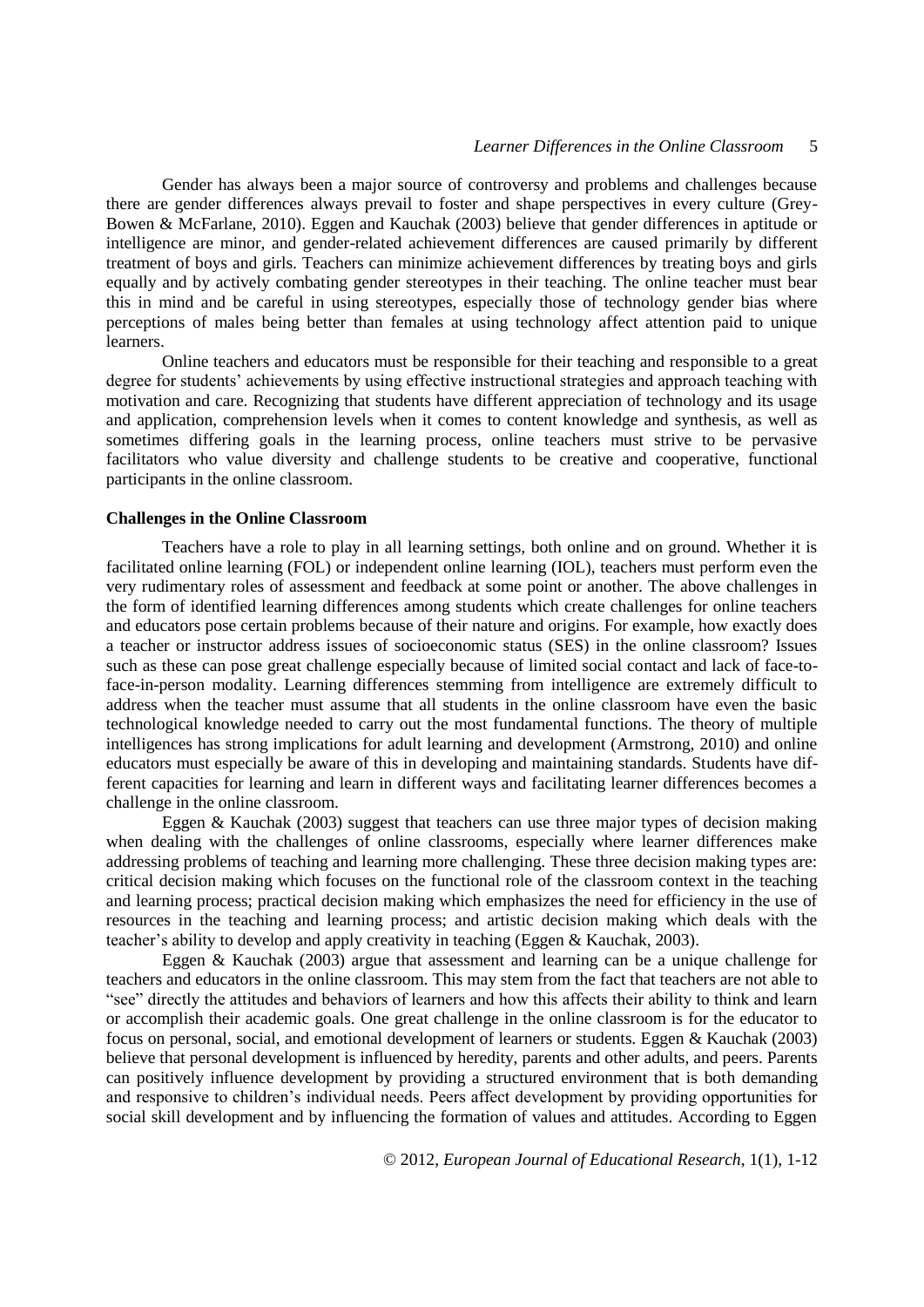& Kauchak (2003) social development influences children's ability to make and interact with friends and their ability to learn cooperatively in school. Perspective taking allows students to consider problems and issues from others' points of view. Social problem solving includes the ability to read social cues, generate strategies, and implement and evaluate these strategies.

Education and the teaching and learning process which attempts to educate individuals must be able to foster and develop morality, social responsibility and self-control in the individual. This is difficult for online teachers and educators who have such a physical distance from students. According to Eggen & Kauchak (2003) character education advocates emphasize the study, practice, and reinforcement of moral values. In contrast, moral education proponents emphasize the development of moral reasoning and students' thinking about moral issues. Teachers can promote moral development in their classrooms by emphasizing personal responsibility and the functional nature of rules designed to protect the rights of others. Students should be encouraged to think about topics such as honesty, respect for others, and basic principles of human conduct. As teachers interact with students, they should recognize the powerful influence they have in influencing the moral development of their students (Eggen & Kauchak, 2003). For the online teacher, a tough question to answer is "how do you use technology or the Internet to promote and assess development in social, moral, and emotional development and to solve your students' social and personal problems?" This can be difficult and many online teachers simply ignore these aspects of their learners, leaving them to those disciplinarians and role models in the students' physical environments.

#### **Recommendations**

Teachers should promote a learning-focused environment rather than a performance-focused environment. According to Eggen & Kauchak (2003) learning-focused environment emphasizes learning goals, those goals that emphasize increased understanding and mastery of tasks, while performance-focused environments focus on performance goals that deal with demonstrating high ability, and particularly, ability compared to others. Eggen & Kauchak (2003) argue that learning-focused environments increase student motivation, whereas performance-focused environments can detract from motivation for all but the highest achievers. However, a particular challenge of online schools and educational leaders and educators in the  $21<sup>st</sup>$  century is to prove that online learning has value and quality. Thus, the performance-focused environment becomes the most dominant way of challenging critiques that are bent on damaging the credibility of online teachers and educators, their classrooms, instructions, and graduates' abilities and achievements.

Online teachers and educators must develop high standards for students' responsibility in the online environment by building ideals of self-determination. According to Eggen & Kauchak (2003) self-regulation describes students' ability and inclination to accept responsibility for and control their learning. It includes setting and monitoring goals, metacognition and the use of learning strategies. Eggen & Kauchak (2003) argue that self-regulation is developmental, and learners may initially set and monitor goals to receive rewards and avoid punishers. The online educator or teacher must therefore provide and clarify standards from the onset and ensure that students understand these and make it clear that they will be enforced. Self-regulation working as self-determination for success in the online classroom can significantly impact learner achievement because as Eggen & Kauchak (2003) note, as students' self-determination increases, they gradually demonstrate self-regulated behaviors because of utility value or because doing so is consistent with their self-schemas. Ideally, learners will eventually set and monitor goals for their own sake, which is intrinsically motivated behavior. According to Eggen & Kauchak (2003) well-planned rules and procedures help establish and maintain orderly classrooms. Online teachers can create an effective list of rules that is short, clear, and positive. Furthermore, they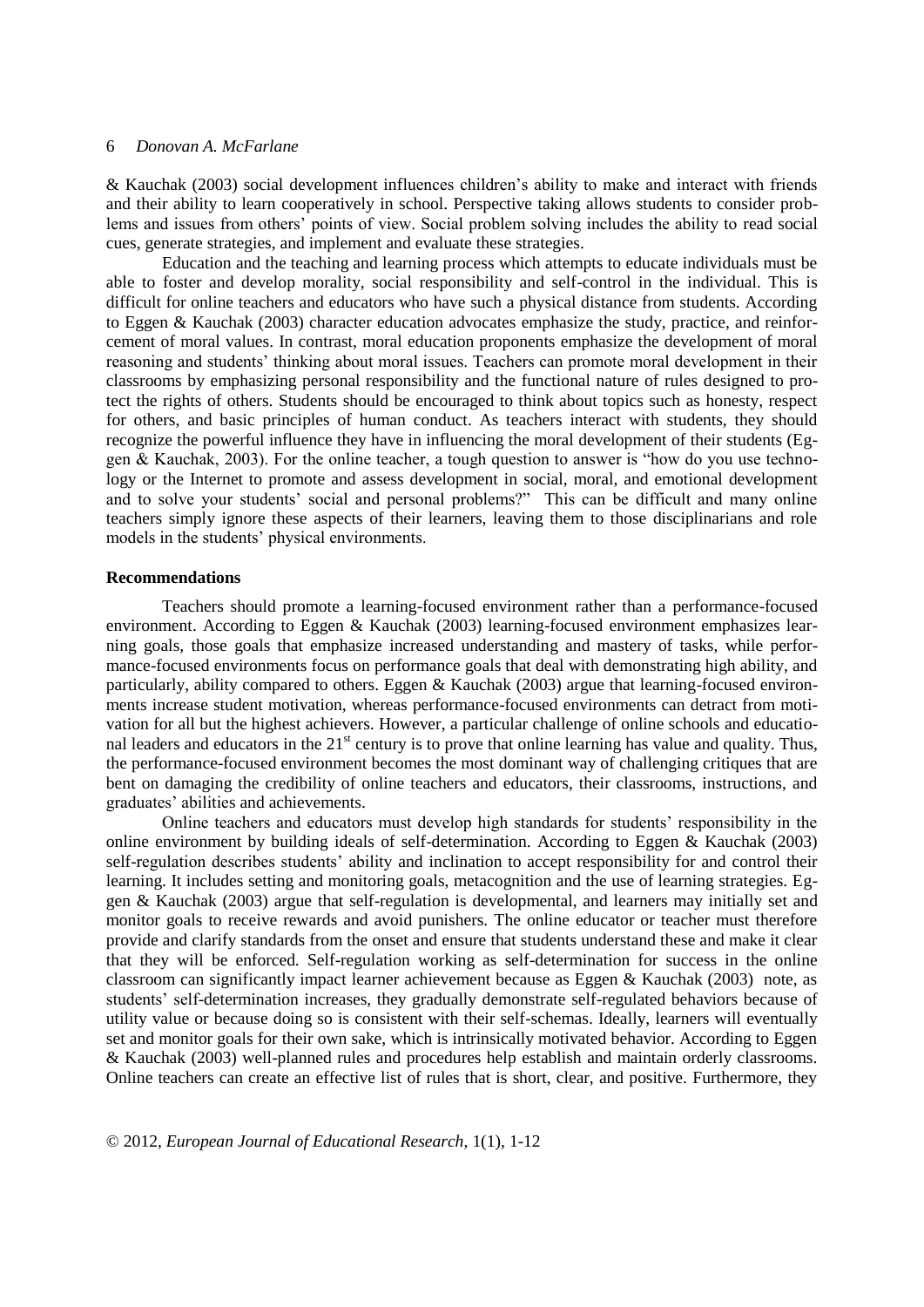must promote understanding of the reasons for rules and allow students' inputs that give the students a sense of control, and contributes to self-regulation.

Effective online teachers and educators should see themselves as, and understand that they are leaders in the classroom who must be exemplary, inspiring students to learn and behave themselves, challenging students to do their best, motivating and encouraging students to be a part of the virtual team, and enabling students to express themselves and participate in heir own learning (Kouzes & Posner, 2003). This requires online teachers and educators to first believe in themselves by having high personal efficacy, which research based on Bandura's theory of self-efficacy and efficacy impacts has shown significantly impact teachers' perceptions and students' learning outcomes (Tschannen-Moran and Gareis, 2004; Rowland, 2008; Bentley and Rempel, 1980; Wentworth, 1990; Cook, 1979; Tye & O'Brien, 2002; Hardy 1999; Liu & Meyer, 2005; Lester, 1990; Evans & Johnson, 1990; Kelley, Thornton, & Daugherty, 2005; Butt, Lance, Fielding, Gunter, Rayner, & Thomas, 2005; Rhodes, Neville, & Allan, 2004; Evans, 1997; Eagley & Jones, 2005; Schultz & Teddlie, 1989; Hipp, 1997; Thomas 1997; Nguni, Sleegers, & Denessen, 2006; Andrew, Parks, & Nelson, 1985; Hunter-Boykin & Evans, 1995). As such, effective online teachers and educators will model the way by displaying exemplary leadership in the online classroom through teacher characteristics. According to Eggen  $&$  Kauchak (2003) personal teaching efficacy, modeling, caring, and having high expectations are personal characteristics that can increase student motivation. Teachers who are high in personal teaching efficacy believe they are able to help students learn, regardless of student background knowledge or other factors. Self-Efficacy is a cognitive theory of motivation which deals with one's core beliefs about being able to successfully perform a given task; positive self-efficacy relates to confidence in the power to create desired effects, while negative self-efficacy relates to self-debilitating beliefs (Hughes, Ginnett, & Curphy, 2009).

Despite being physically distant from students, online educators and teachers should still model courtesy and respect as these are essential for motivation, and they should also demonstrate genuine interest in the topics they teach as part of teacher enthusiasm (Eggen & Kauchak, 2003). Just as in the regular, traditional, brick-mortar classroom, teachers and educators in the online classroom can still show that they care about their students by being willing to spend more of their non-class personal time to assist students with difficulties, using telephone or email communications where possible and permissible to demonstrate care and respect for each individual's learning needs and concerns. Eggen & Kauchak (2003) argue that one of the most effective ways to demonstrate respect is to hold students to high standards. Some online teachers and educators will feel a need to hold students to lower standards, sometimes decreasing demands on quality and quantity of work due to the perceived and real distances existing between them and their pupils. However, this should not be the case as Eggen & Kauchak (2003) argue that holding students to high standards also communicates that teachers expect all students to be successful. As part of the dedication to effective leadership online teachers and educators should be challenging and set challenges because students are successful on tasks when they perceive such tasks as challenging. According to Eggen & Kauchak (2003) as students meet these challenges, they get evidence that their competence is increasing and they feel an increased sense of control and this will increase intrinsic motivation, which is needed as part of the high level of dedication needed by students to take online courses or programs.

Online teachers and educators can deal with learning differences more effectively by providing for and creating variety in instructional strategies, assignments, and student activities by using Gardner's theory and philosophy of multiple intelligences to shape and develop lessons and learning outcomes and expectations. Armstrong (2010) provides us with a good example:

…if you're teaching or learning about the law of supply and demand in economics, you might read about it (linguistic), study mathematical formulas that express it (logical-mathematical), examine a graphic chart that illustrates the principle (spatial), observe the law in the natural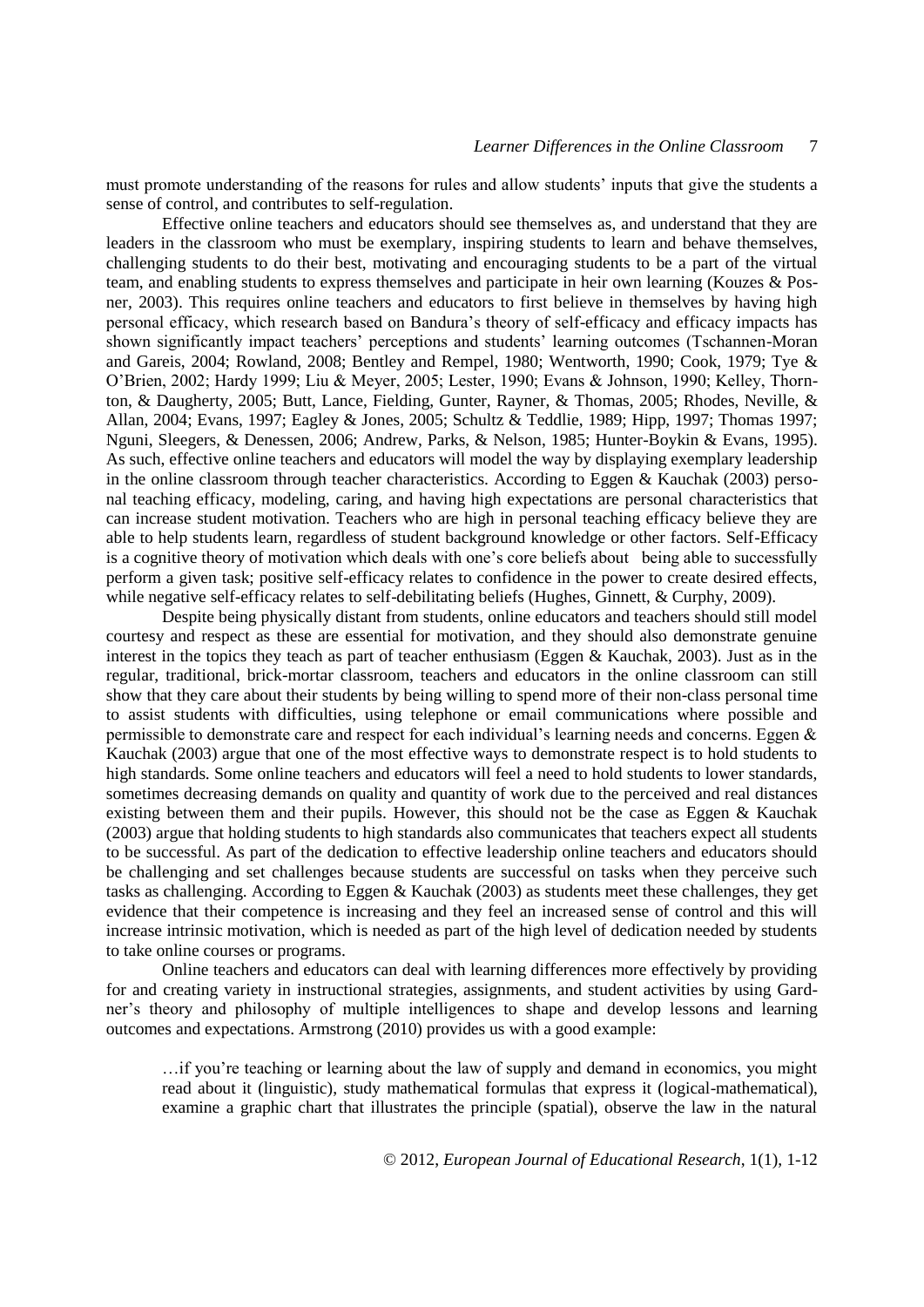world (naturalist) or in the human world of commerce (interpersonal); examine the law in terms of your own body [e.g. when you supply your body with lots of food, the hunger demand goes down; when there's very little supply, your stomach's demand for food goes way up and you get hungry] (bodily-kinesthetic and intrapersonal); and/or write a song (or find an existing song) that demonstrates the law (perhaps Dylan's "Too Much of Nothing?") [p. 1].

Here we see how the online teacher or educator can cater to learner differences stemming from the factor of intelligence by exploring a topic from various perspectives or by breaking its elements or components according to multiple intelligences. In this way, each and every student in the online classroom will find something interesting and something up their alley. Armstrong (2009) believes that the theory of multiple intelligences is very intriguing because it expands the horizon of available teaching or learning tools beyond the conventional linguistic and logical methods used in most schools (e.g. lecture, textbooks, writing assignments, formulas, etc.), and in so doing, provides teachers with opportunities to be creative. Online teachers and educators must take advantage of this theory in planning their lessons. Armstrong (2010) provides us with a most basic method for starting the process. This method can be conceived of in the following steps: *Step 1*: get a blank sheet of paper and write the topic of whatever you are teaching in the center of a blank sheet of paper; *Step 2*: draw eight straight lines or "spokes" radiating out from this topic; *Step 3*: label each line with a different intelligence; *Step 4*: start brainstorming ideas for teaching or learning that topic and write down ideas next to each intelligence; this is a spatial-linguistic approach of brainstorming and can be done using groups as well, including your online students.

Online educators and teachers must strive to create a safe and secure online classroom environment by setting regulations and standards for communication and conduct among students, contents to be uploaded as well as demarcation on social and other controversial issues that can and cannot be discussed. Thus, there is an ethical responsibility which must be exercised in the online classroom by both students and teachers, especially by teachers as they apply ethical paradigms such as the ethic of care, ethic of critique, ethic of justice, and most fundamentally, ethic of profession to make decisions on issues that arise in the online classroom (McFarlane, 2008). Creating a safe and secure environment in the online classroom is a difficult challenge because just as in the brick-mortar classroom, teachers and educators cannot control all the behaviors and attitudes of students. This is even worse in the online classroom where the all-powerful Internet and cyberspace acting as barriers can give students a sense of control and "negative courage" where they say or do things they would not otherwise say or do in person.

Online teachers and educators must fine-tune their lessons and instructional strategies to respond to students' learning needs and learner differences, and most importantly to suit the online classroom; its strengths and weaknesses in the teaching and learning process. Instructional strategies should firstly seek to motivate students to want to learn in this uncontrolled environment. Eggen & Kauchak (2003) believe that online teachers and educators can accomplish this by increasing motivation by beginning lessons with examples, activities, or questions that attract students' attention and provide frameworks for the information that follows. In addition, online teachers and educators must make content personally relevant to students and keep them highly involved in learning activities. There can sometimes be tendency for online teachers and educators to be lax in providing feedback to students because of an inclination toward leisurely care that online teaching can foster in some individuals. Eggen & Kauchak (2003) believe that feedback about learning progress is essential for both learning and motivation and that feedback indicates that competence is increasing, and then selfefficacy and self-determination both improve, and intrinsic motivation increases for both teacher and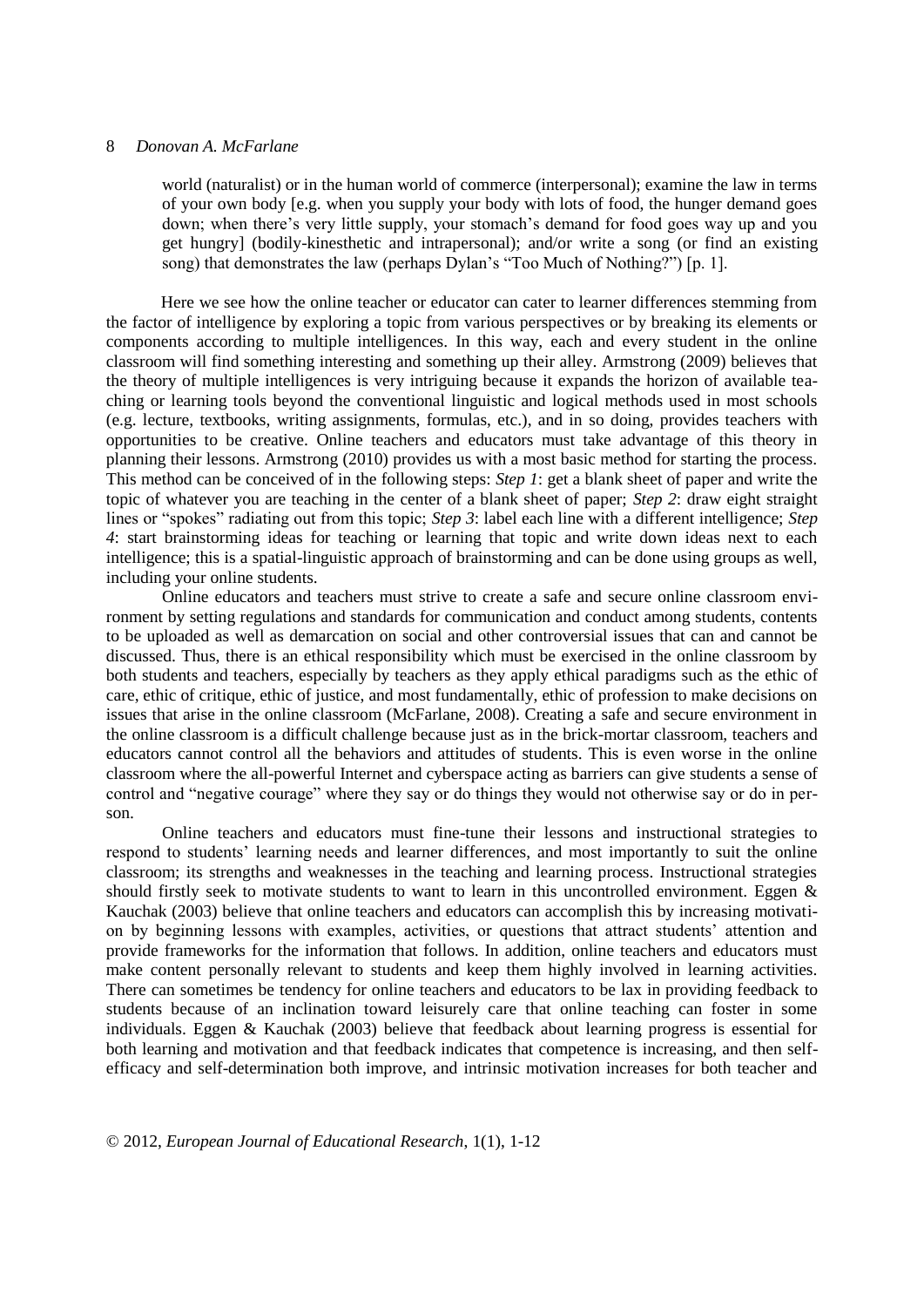students, and we have seen that numerous researchers agree that self-efficacy affects both teacher and students in their roles, performance, and outcomes.

#### **Limitations**

This paper applies an exploratory approach in synthesizing pertinent and available literature related to learner differences in the online classroom. Based on analysis and synthesis of this pertinent literature, the author limits exploration of the issue to applied social science theories such as selfefficacy, multiple intelligences theory, social distance theory, comparative homogeneity, pedagogy, and classroom management theories; which are the bases for espousing a variety of principles and practices regarding the phenomenon under study. Based on these limitations and established need for more studies and understanding of this issue, the author develops and recommends strategies and ideas for facilitating learning differences in this environment. Further limitations stem from lack of prior research upon which a sounder conceptual framework can be asserted as wholly representing the extant literature on the phenomenon. Additionally, the lack of available data on learner differences as related to pedagogical constructs in the online environment indicates need for research focusing attention on this phenomenon in an age where this approach to education has become prominent. Thus, it is highly recommended that further research be carried out to explore learner differences in the online classroom as part of pedagogical improvements and development of further online teaching-learning modalities.

#### **Conclusion and Implications**

Effective classroom management is as essential in the online classroom as it is in the brickmortar or on-ground-on campus classroom. Effective teachers and educators in the online classroom keep management interventions brief, preserve student dignity, and follow through consistently (Eggen & Kauchak, 2003). They are conscious of time factor and know that there must be a high level of selfcontrol, self-regulation and discipline for students to be successful online. Most of all, students must be motivated and must be able to effectively and efficiently use and apply technology tools to complete online class activities and assignments. Learning, value, and quality must never be sacrificed in the online classroom regardless of learner differences.

Exploration of the literature and the foregone discussion indicate strongly that there is need for research on teaching and learning effectiveness, the challenges and problems, and methods of facilitating learning and social adjustments in the online classroom environment. There is also a need for deliberation and development of best practices for online teaching and learning to assist teachers and students in achieving greater results through this medium. Developing and promoting best practices for online teaching and learning will help educators and learners who are struggling in this environment to become more confident in their ability to make a difference in the lives of students.

Online teaching and learning are very popular today, but the results they are producing for teachers and learners in terms of satisfaction and outcomes are not quite clear and in fact, are underexplored, under-researched, and under-documented. There needs to be more efforts directed at examining the contexts and role of online teachers and educators in the school economy and its growth and trends emerging in this global society (McFarlane, 2010b). Furthermore, issues of standards and quality stemming from accountability debates and accreditation requirements need to be examined in relation to online teaching and learning, and planning for online classroom effectiveness and success must become part of the strategic academic enrichment and improvement processes of schools and colleges. The online classroom is a vital learning ground in  $21<sup>st</sup>$  century educational progress and the management of change.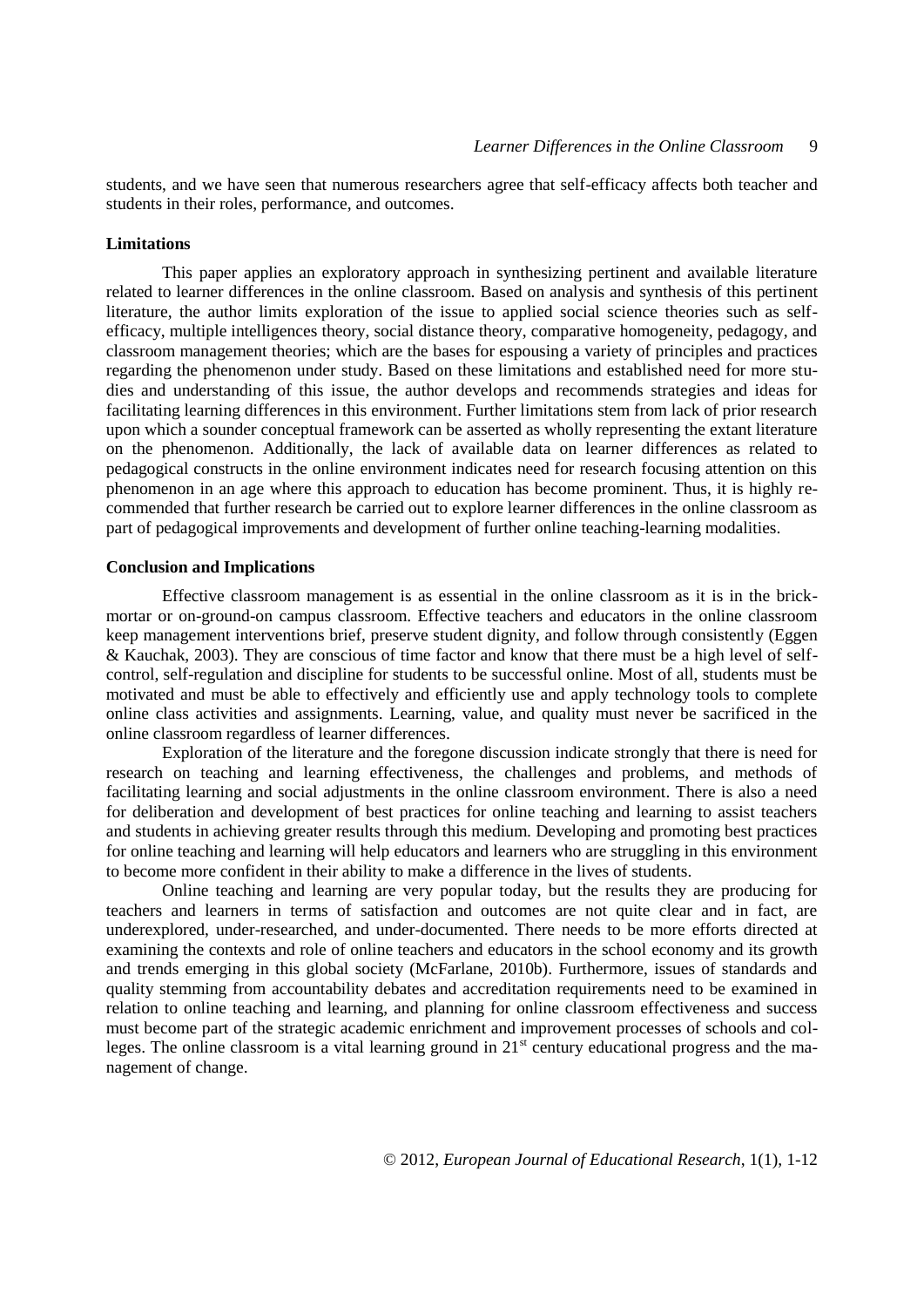#### **References**

Akerlof, G. (1997). Social Distance and Social Decisions. *Econometrica 65*, 1005–1028.

- Andrew, L. D., Parks, D. J., Nelson, L. A., & Phi Delta Kappa Commission on Teacher/Faculty Morale. (1985). *Administrator's Handbook for Improving Faculty Morale*. Bloomington, IN: Phi Delta Kappa.
- Araki, C. T. (1982). Leadership study in Hawaii How characteristics of principals affect schools. *NASSP Bulletin*, 66. pp. 88-96.
- Armstrong. T. (2010). Multiple Intelligences. *Thomasarmstrong.com*. Retrieved from http://www.thomasarmstrong.com/multiple\_intelligences.php
- Armstrong, T. (2009). *Multiple Intelligences in the Classroom 3rd edition*. Alexandria, VA: Association for Supervision and Curriculum Development.
- Bentley, R. R., & Rempel, A. M. (1972). *Purdue Teacher Opinionaire*. West Lafayette, IN: Purdue Research Foundation.
- Butt, G., Lance, A., Fielding, A., Gunter, H., Rayner, S., & Thomas, H. (2005). Teacher job satisfaction: lessons from the TSW Pathfinder Project. *School Leadership & Management*, 25, pp. 455-471.
- Cook, D. H. (1979). Teacher morale: Symptoms, diagnosis, and prescription. *Clearing House*, 52(8), 355-358.
- Dillenbourg, P. (2000). *Virtual Learning Environments*. EUN Conference 2000: "Learning in the New Millennium: Building Educational Strategies for Schools". Workshop on Virtual Learning Environments: University of Geneva, pp 1-30. Retrieved from http://tecfa.unige.ch/tecfa/publicat/dil-papers-2/Dil.7.5.18.pdf
- Eagley, R. J., & Jones, B. D. (2005). Principals' inviting leadership behaviors in a time of test-based accountability. *Scholar-Practitioner Quarterly*, 3(1), 13-24.
- Eggen, P.D., & Kauchak, D.P. (2003). *Educational Psychology: Windows on Classrooms, 6th Edition*. Upper Saddle River, New Jersey: Prentice Hall.
- Entz, S. (2006). Why Pedagogy Matters: *The Importance of Teaching in a Standards-Based Environment*. Urbana, Illinois: The Forum on Public Policy.
- Evans, L. (1997). Understanding teacher morale and job satisfaction. Teaching and *Teacher Education*, *13*, 831-845.
- Evans, V., & Johnson, D. J. (1990). The relationship of principals' leadership behavior and teachers' job satisfaction and job-related stress. *Journal of Instructional Psychology*, 17, 11-18.
- Gardner, H. (1983). *Frames of Mind: The Theory of Multiple Intelligences*. New York: Basic Books, Inc.
- Gardner, H. (1993). *Multiple Intelligences: The Theory in Practice*. New York: Basic Books, Inc.
- Gardner, H. (2000) *Intelligence Reframed: Multiple Intelligences for the 21st Century*. New York: Basic Books, Inc.
- Goleman, D. (1997). *Emotional Intelligence: Why It Can Matter More Than IQ*. New York, NY: Bantam, Random House Publishing Group.
- Grey-Bowen, J.E., & McFarlane, D.A. (2010). Gender Discrimination: An Exploration of Gender Compensation Gap and the Higher Education Connection. *Journal of Business Studies Quarterly*, Volume 1, Number 5, December 2010 Issue.
- Hardy, L. (1999). Why teachers leave. *American School Board Journal*, 186(6), 12-17.
- Hipp, K. A. (1997). Documenting the Effects of Transformational Leadership Behavior on Teacher Efficacy. (ERIC Document Reproduction Service No. ED407734).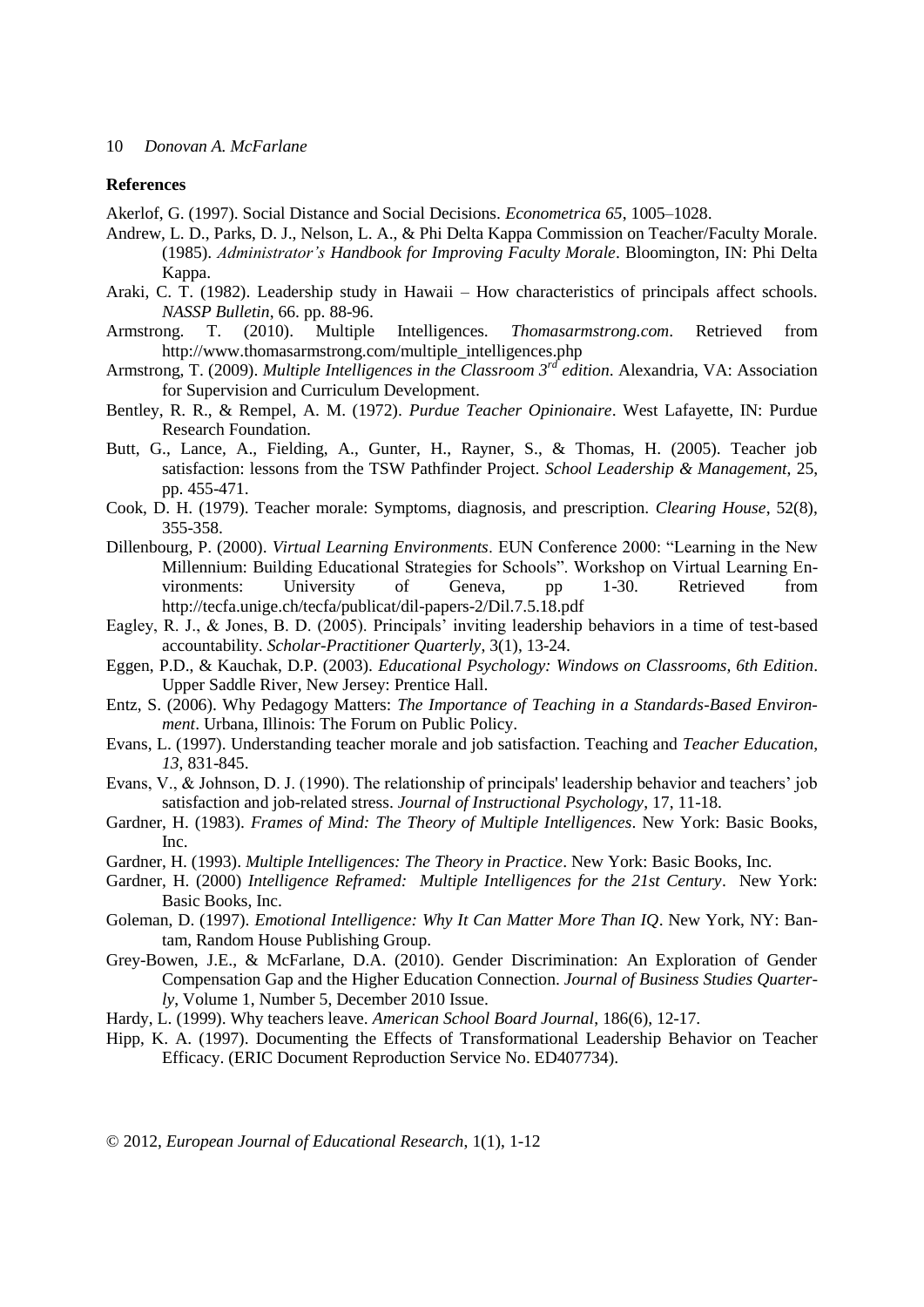- Houchard, M. A. (2005). Principal leadership, teacher morale, and student achievement in seven schools in Mitchell County, North Carolina. Unpublished doctoral dissertation, East Tennessee State University, Johnson City.
- Hughes, R.L., Ginnett, R.C., & Curphy, G.J. (2009). *Leadership: Enhancing the lessons of experience, 6e*. Boston: McGraw-Hill Irwin.
- Hunter-Boykin, H. S., Evans, V. (1995). The relationship between high school principals' leadership and teachers' morale. *Journal of Instructional Psychology*, 22(2), 152-162.
- Kelley, R. C., Thornton, B., & Daugherty, R. (2005). Relationships between measures of leadership and school climate. *Education*, 126, pp. 17-25. (ERIC Document Reproduction Service No. EJ725153).
- Kouzes, J. M., & Posner, B. Z. (2003). *The leadership challenge* (3rd ed.). San Francisco: Jossey-Bass.
- Leeson, P.T. (2008). Social distance and self-enforcing exchange. *Journal of Legal Studies*, 37(1), 161- 188.
- Lester, P. E. (1990). Fifty ways to improve teacher morale. Clearing House, 63(6), 274-275.
- Liu, X. S., & Meyer, J. P. (2005). Teachers' perceptions of their jobs: A multilevel analysis of the teacher follow-up survey for 1994–95. *Teachers College Record*, 107(5), 985-1003.
- McFarlane, D.A. (2011a). The Leadership Roles of Distance Learning Administrators (DLAs) in Increasing Educational Value and Quality Perceptions. *Online Journal of Distance Learning Administration,* Volume IV, Number I, Spring 2011. Retrieved from: http://www.westga.edu/~distance/ojdla/spring141/McFarlane141.html
- McFarlane, D.A. (2011b). A Comparison of Organizational Structure and Pedagogical Approach: Online versus Face-to-face. *The Journal of Educators Online*, Volume 8, Number 1, January 2011, pp. 1-43. And the settlement of the settlement of the settlement of the settlement of the settlement of the set of the set of the set of the set of the set of the set of the set of the set of the set of the set of the set http://www.thejeo.com/Archives/Volume8Number1/McFarlanepaper.pdf
- McFarlane, D.A. (2010a). Principals' perceptions of superintendents' leadership practices and its impact on school climate in selected South Florida public school district areas. Ed.D. Dissertation, St. Thomas University, 2010, 288 pages; AAT 3421056; ProQuest Theses and Dissertations.
- McFarlane, D.A. (2010b). The School Economy: The Roles and Effects of the Growth of Schools and Schooling in the Global Economy. *Journal of Business Studies Quarterly*, September 2010, Volume 1, Number 4, pp. 35-48; Electronic access: http://jbsq.org/wpcontent/uploads/2010/10/JBSQ\_4C.pdf
- McFarlane, D.A. (2008). An Analysis and Critique of Four Major Ethical Paradigms: Theoretical Frameworks, Comparative Constructs, and Leadership Implications. *Ethics & Critical Thinking Journal*, 2, 78-88.
- Nguni, S., Sleegers, P., & Denessen, E. (2006). Transformational and transactional leadership effects on teachers' job satisfaction, organizational commitment, and organizational citizenship behavior in primary schools: The Tanzanian case. *School Effectiveness & School Improvement*, 17(2), 145-177.
- Rhodes, C., Neville, A., & Allan, J. (2004). Valuing and supporting teachers: A survey of teacher satisfaction, dissatisfaction, morale and retention in an English local education authority. *Research in Education*, *71*, 67-80.
- Rowland, K.A. (2008). The relationship of principal leadership and teacher morale. ProQuest Dissertations and Theses. Section 1052, Part 0514 103 pages; [Ed.D. Dissertation] United States - Virginia: Liberty University; 2008. Publication Number: AAT 3297821.
- Schulz, I. L., & Teddlie, C. (1989). The relationship between teachers' job satisfaction and their perceptions of principals' use of power and school effectiveness. *Education*, 109(4), 461-468.
- TechTarget.com. (2008). Virtual Learning Environment. Retrieved from http://whatis.techtarget.com/definition/0,,sid9\_gci866691,00.html